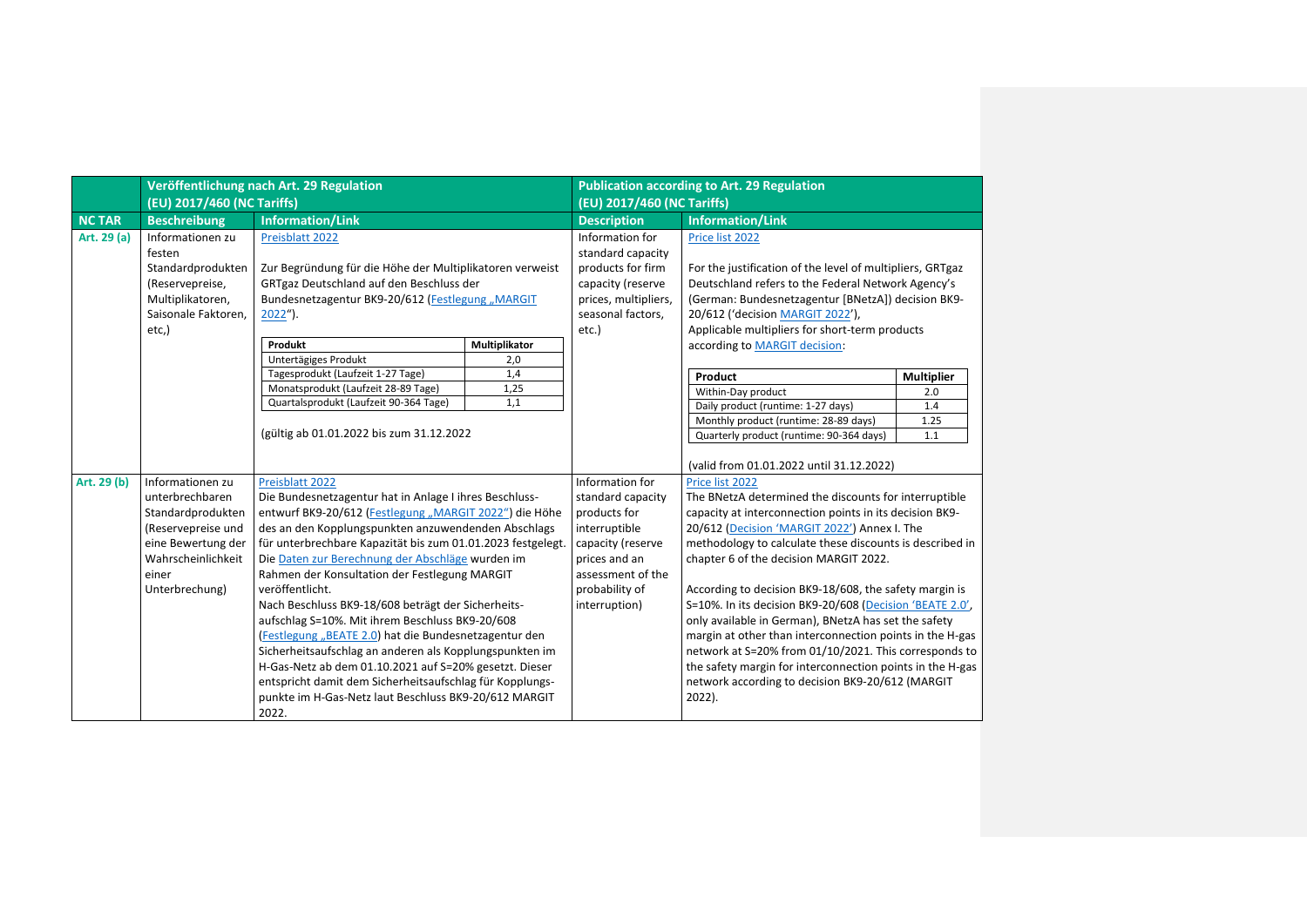|                            | Veröffentlichung nach Art. 30 Regulation<br>(EU) 2017/460 (NC Tariffs)                                                           |                                                                                                                                                                                                                                                                                                                                                                                                                                                                                                                                                                                                      | <b>Publication according to Art. 30 Regulation</b><br>(EU) 2017/460 (NC Tariffs)                                                                                |                                                                                                                                                                                                                                                                                                                                                                                                                                                                                                                                             |
|----------------------------|----------------------------------------------------------------------------------------------------------------------------------|------------------------------------------------------------------------------------------------------------------------------------------------------------------------------------------------------------------------------------------------------------------------------------------------------------------------------------------------------------------------------------------------------------------------------------------------------------------------------------------------------------------------------------------------------------------------------------------------------|-----------------------------------------------------------------------------------------------------------------------------------------------------------------|---------------------------------------------------------------------------------------------------------------------------------------------------------------------------------------------------------------------------------------------------------------------------------------------------------------------------------------------------------------------------------------------------------------------------------------------------------------------------------------------------------------------------------------------|
| <b>NC TAR</b>              | <b>Beschreibung</b>                                                                                                              | <b>Information/Link</b>                                                                                                                                                                                                                                                                                                                                                                                                                                                                                                                                                                              | <b>Description</b>                                                                                                                                              | <b>Information/Link</b>                                                                                                                                                                                                                                                                                                                                                                                                                                                                                                                     |
| Art. 30<br>(1)(a)          | Informationen zu den<br>in der angewandten<br>Referenzpreismethode<br>verwendeten<br>Parametern                                  | Alle genutzten Eingangsparameter (insb.<br>Kapazitätsprognosen) sind im vereinfachtem<br>Entgeltmodell enthalten.                                                                                                                                                                                                                                                                                                                                                                                                                                                                                    | Information on<br>parameters used in the<br>applied reference price<br>methodology related<br>to the technical<br>characteristics of the<br>transmission system | All used input parameters (i.e. forecasted contracted<br>capacity) are included in the simplified model.                                                                                                                                                                                                                                                                                                                                                                                                                                    |
| <b>Art. 30</b><br>(1)(a)i) | Die technische<br>Kapazität an den Ein-<br>und Ausspeisepunkten<br>und die damit<br>verbundenen<br>Annahmen                      | Diese Angabe ist für das Briefmarkenmodell ohne<br>Relevanz, da es sich hierbei um keinen<br>Eingangsparameter für die Referenzpreismethode<br>handelt.                                                                                                                                                                                                                                                                                                                                                                                                                                              | Technical capacity at<br>entry and exit points<br>and associated<br>assumptions                                                                                 | This parameter is not used in the postage stamp<br>reference price methodology. Consequently, the<br>publication is neither possible nor necessary.                                                                                                                                                                                                                                                                                                                                                                                         |
| Art. 30<br>(1)(a)ii)       | Die prognostizierte<br>kontrahierte Kapazität<br>an den Ein-<br>und Ausspeisepunkten<br>und die damit<br>verbundenen<br>Annahmen | Die prognostizierte gebuchte Kapazität ist gewichtet<br>und berücksichtigt die MARGIT-Multiplikatoren<br>sowie die entsprechenden Rabattierungen für<br>unterbrechbare Kapazitäten und Sonderprodukte.<br>Prognostizierte kontrahierte Kapazität an den<br>Einspeisepunkten im Trading Hub Europe-<br>Marktgebiet: 227.422.740 kWh/h.<br>Prognostizierte kontrahierte Kapazität an den<br>Ausspeisepunkten im Trading Hub Europe-<br>Marktgebiet: 434.008.587 kWh/h.<br>Virtual Interconnection Points (VIP)<br>Die Ermittlung der Kapazitätsprognose erfolgt nach<br>den Regeln des Art. 22 NC TAR. | Forecast contracted<br>capacity at entry and<br>exit points and<br>associated assumptions                                                                       | The forecasted booked capacity is weighted and takes into<br>account MARGIT Factors as well as the corresponding<br>discounts for interruptible capacities and special products.<br>Forecasted booked capacity in Entry direction of the Trading<br>Hub Europe market area: 227.422.740 kWh/h<br>Forecasted booked capacity in Exit direction of the Trading<br>Hub Europe market area: 434.008.587 kWh/h<br>Virtual Interconnection Points (VIP)<br>The determination of the capacity forecast is based on the<br>rules of Art. 22 NC TAR. |
| Art. 30<br>$(1)(a)$ iii)   | Die Menge und<br><b>Richtung des Gasflusses</b><br>an Ein- und<br>Ausspeisepunkten und                                           | Diese Angabe ist für das Briefmarkenmodell ohne<br>Relevanz, da es sich hierbei um keinen<br>Eingangsparameter für die Referenzpreismethode<br>handelt.                                                                                                                                                                                                                                                                                                                                                                                                                                              | The quantity and the<br>direction of the gas flow<br>for entry and exit points                                                                                  | This parameter is not used in the postage stamp reference<br>price methodology. Consequently, the publication is neither<br>possible nor necessary.                                                                                                                                                                                                                                                                                                                                                                                         |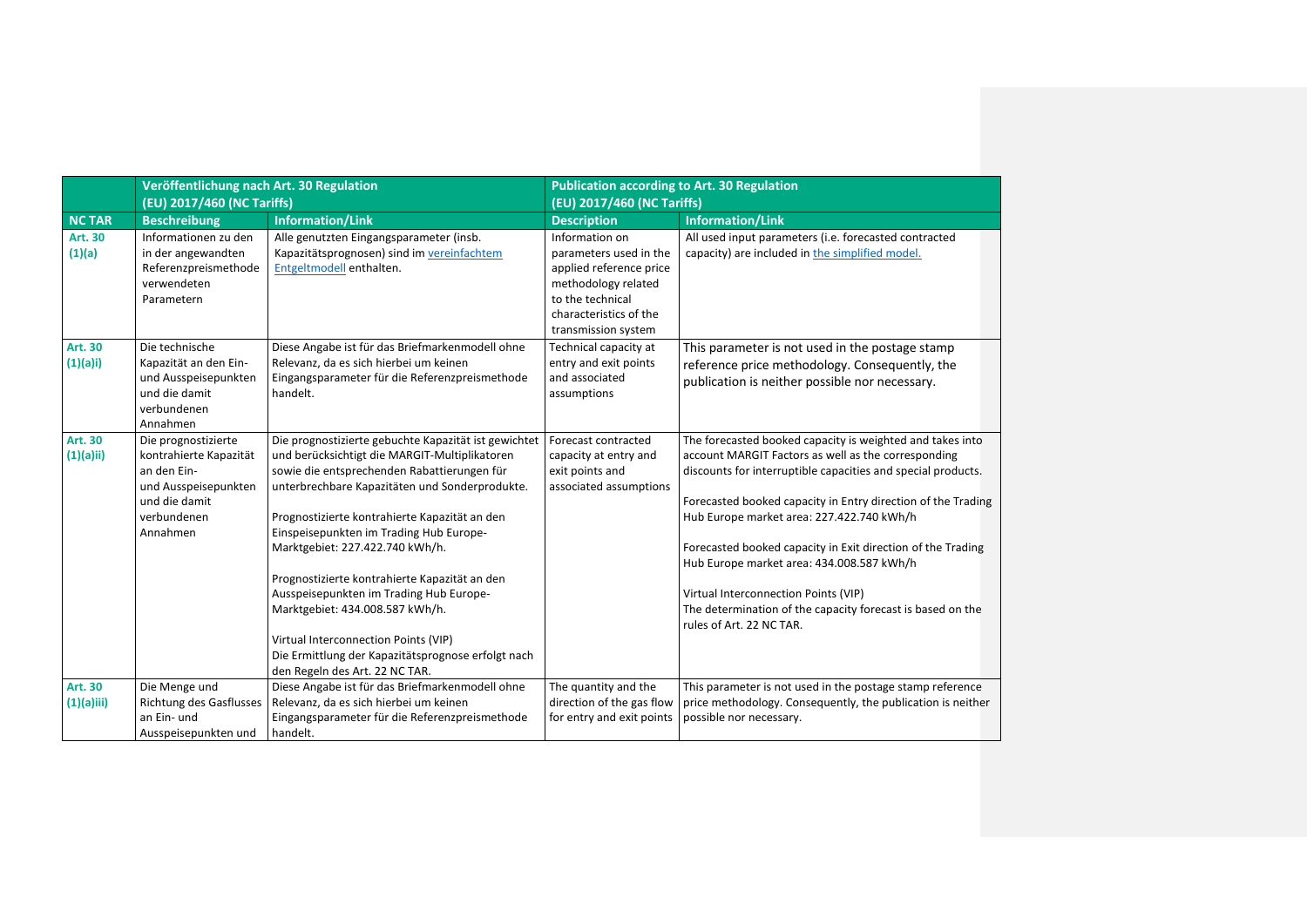|                | die damit verbundenen            |                                                  | and associated           |                                                         |                                                           |
|----------------|----------------------------------|--------------------------------------------------|--------------------------|---------------------------------------------------------|-----------------------------------------------------------|
|                | Annahmen, wie z. B.              |                                                  | assumptions              |                                                         |                                                           |
|                | Angebots- und                    |                                                  |                          |                                                         |                                                           |
|                | Nachfrageszenarien für           |                                                  |                          |                                                         |                                                           |
|                | den Gasfluss zu                  |                                                  |                          |                                                         |                                                           |
|                | Spitzenzeiten                    |                                                  |                          |                                                         |                                                           |
| <b>Art. 30</b> | Eine ausreichend                 | Diese Angabe ist für das Briefmarkenmodell ohne  | The structural           | This parameter is not used in the postage stamp         |                                                           |
| $(1)(a)$ iv)   | detaillierte Darstellung         | Relevanz, da es sich hierbei um keinen           | representation of the    | reference price methodology. Consequently, the          |                                                           |
|                | der                              | Eingangsparameter für die Referenzpreismethode   | transmission network     | publication is neither possible nor necessary.          |                                                           |
|                | Fernleitungsnetzstruktu handelt. |                                                  | with an appropriate      |                                                         |                                                           |
|                |                                  |                                                  | level of details         |                                                         |                                                           |
| <b>Art. 30</b> | Zusätzliche technische           | Diese Angabe ist für das Briefmarkenmodell ohne  | Additional technical     | This parameter is not used in the postage stamp         |                                                           |
| (1)(a)v)       | Informationen zum                | Relevanz, da es sich hierbei um keinen           | information about the    | reference price methodology. Consequently, the          |                                                           |
|                | Fernleitungsnetz wie             | Eingangsparameter für die Referenzpreismethode   | transmission network,    | publication is neither possible nor necessary.          |                                                           |
|                | Länge und                        | handelt.                                         | such as the length and   |                                                         |                                                           |
|                | Durchmesser der                  |                                                  | the diameter of          |                                                         |                                                           |
|                | Pipelines und Leistung           |                                                  | pipelines and the power  |                                                         |                                                           |
|                | der Verdichterstationen          |                                                  | of compressor stations   |                                                         |                                                           |
| <b>Art. 30</b> | Informationen zu den             | Die zulässigen Erlöse der FNB für 2022 betragen: | Information on the       | The allowed revenues of GRTgaz Deutschland for the year |                                                           |
| (1)(b)(i)      | zulässigen Erlösen               | 87.009.357 EUR                                   | allowed and/or target    | 2022 are: 87,009,357 EUR                                |                                                           |
|                |                                  |                                                  | revenue                  |                                                         |                                                           |
| Art. 30        | Informationen zu den             | +3.293.775 EUR                                   | Information related to   | +3,293,775 EUR                                          |                                                           |
| (1)(b)(ii)     | Änderungen der                   |                                                  | changes in the revenue   |                                                         |                                                           |
|                | zulässigen Erlöse                |                                                  |                          |                                                         |                                                           |
| Art. 30        | Informationen zu den             | Gesamtwert des regulierten Anlagevermögens im    | Information related      | Regulated asset base of cost base year 2015:            |                                                           |
| (1)(b)(iii)    | folgenden Parametern:            | Kostenbasisjahr 2015:                            | to the following         | 345,658,768€                                            | Kommentiert [CL1]: Für Tarifbildung 2022 gelten weiterhin |
|                | Typen des reguliertem            | 345.658.768€                                     | Parameters: types of     |                                                         | die Werte des Basisjahres 2015                            |
|                | Anlagevermögens und              |                                                  | assets, cost of capital, | Types of regulated assets (see Annex 1 of GasNEV):      |                                                           |
|                | ihr Gesamtwert,                  | I. Allgemeine Anlagen                            | capital and operational  | I. General installations                                |                                                           |
|                | Kapitalkosten,                   | Kostenbasisjahr 2015: 30.302.912 €               | expenditures, incentive  | amount in cost base year 2015: 30,302,912 €             |                                                           |
|                | Investitionsausgaben,            | II. Gasbehälter                                  | mechanisms and           | II. Gas container                                       |                                                           |
|                | operative Ausgaben,              | Kostenbasisjahr 2015: 0 €                        | efficiency targets,      | amount in cost base year 2015: 0 €                      |                                                           |
|                | Anreizmechanismen                | III. Erdgasverdichteranlagen                     | inflation indices        | III. Compressor stations                                |                                                           |
|                | und Effizienzziele,              | Kostenbasisjahr 2015: 85.583.818 €               |                          | amount in cost base year 2015: 85,583,818 €             |                                                           |
|                | Inflationsindizes                | IV. Rohrleitungen/ Hausanschlussleitungen        |                          | IV.Pipelines/ House connection pipelines                |                                                           |
|                |                                  | Kostenbasisjahr 2015: 220.159.360 €              |                          | amount in cost base year 2015: 220,159,360 €            |                                                           |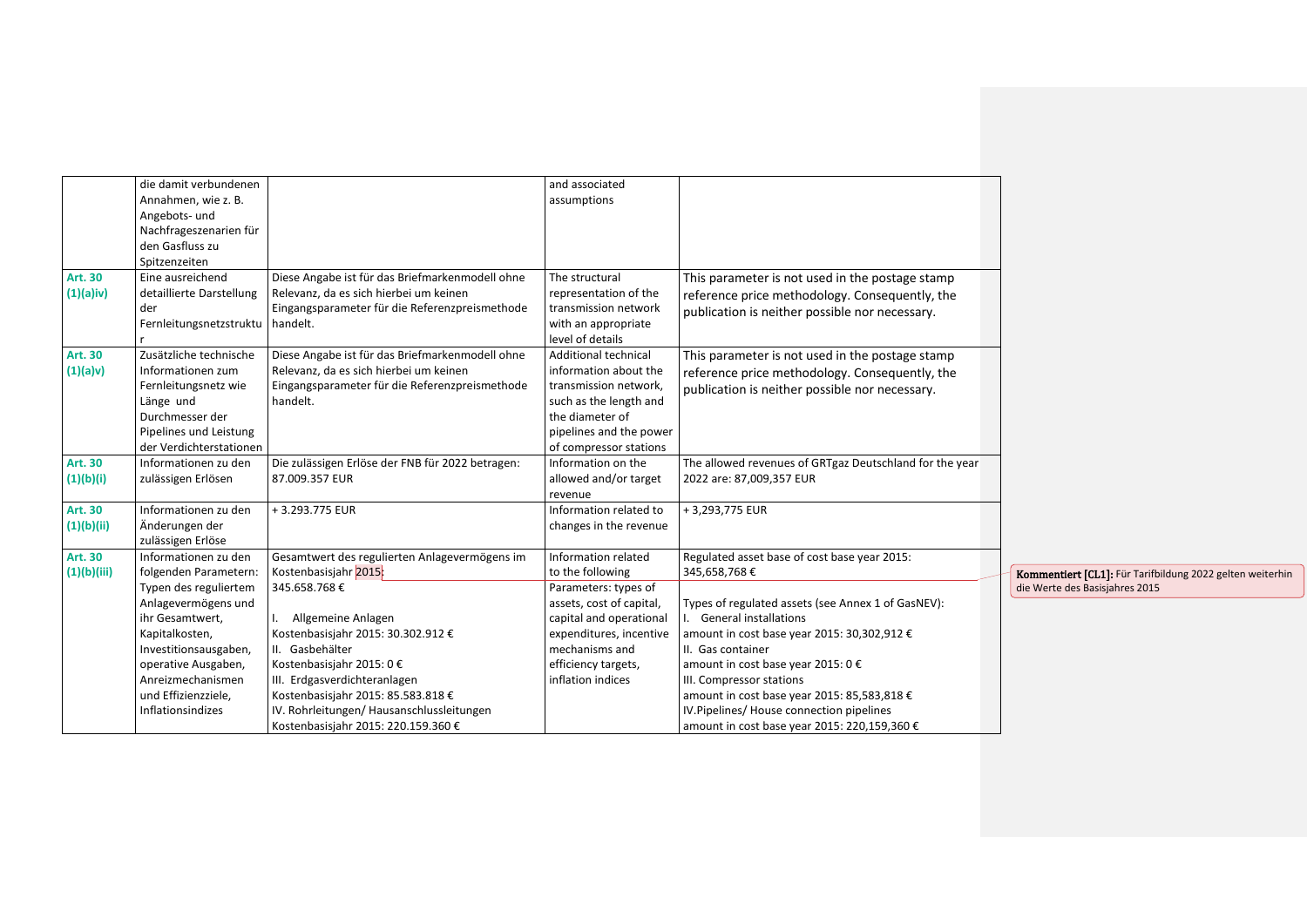| V. Mess-, Regel- und Zähleranlagen                  | V. Measuring, control and metering installations             |
|-----------------------------------------------------|--------------------------------------------------------------|
| Kostenbasisjahr 2015: 8.953.820 €                   | amount in cost base year 2015: 8,953,820 €                   |
| VI. Fernwirkanlagen                                 | VI.Remote control installations                              |
| Kostenbasisjahr 2015: 658.859 €                     | amount in cost base year 2015: 658,859 €                     |
|                                                     |                                                              |
| Kapitalkosten des Kostenbasisjahres 2015:           | Cost of capital of cost base year 2015:                      |
| 26.006.855€                                         | 26,006,855€                                                  |
| Die Methode zur Berechnung der Kapitalkosten ist    | The methodology to calculate the cost of capital are         |
| in §§ 6-8 GasNEV festgelegt.                        | determined in sections 6-8 GasNEV.                           |
|                                                     |                                                              |
| Die Investitionsausgaben bestimmen sich nach den    | The capital expenditures are determined on the basis of the  |
| Anschaffungs- und Herstellungskosten des            | historical procurement and manufacturing costs of the asset. |
| Anlagegutes. In der deutschen Anreizregulierung ist | There is no re-evaluation of assets foreseen in the German   |
| keine Neubewertung des Anlagegutes vorgesehen.      | incentive regulation. The assets are depreciated on a linear |
| Die Anlagegüter werden nach §6 (5) GasNEV linear    | basis in accordance with section 6(5) GasNEV. The            |
| abgeschrieben. Die Abschreibungsdauer ist in        | depreciation period are set in Annex 1 GasNEV.               |
| Anlage 1 GasNEV innerhalb einer Bandbreite          |                                                              |
| vorgegeben. Die GRTgaz Deutschland nutzt            | Depreciation periods and amounts per asset type:             |
| grundsätzlich jeweils die unteren Werte dieser      | General installations 3-70 years (no depreciation for        |
| Bandbreite.                                         | land)                                                        |
|                                                     | amount in cost base year 2015: 1,719,887 €                   |
| Abschreibungszeiträume und -beträge für             | II. Gas container 45-55 years                                |
| Anlagetypen:                                        | amount in cost base year 2015: 0 €                           |
| Allgemeine Anlagen<br>L.                            | III. Compressor stations 20-60 years                         |
| 3-70 Jahre (keine Abschreibung für Grundstücke)     | amount in cost base year 2015: 5,142,242 €                   |
| Betrag im Kostenbasisjahr 2015: 1.719.887 €         | IV. Pipelines/ House connection pipelines 30-65 years        |
| II. Gasbehälter                                     | amount in cost base year 2015: 7,550,525 €                   |
| 45-55 Jahre                                         | V. Measuring, control and metering installations 8-60 years  |
| Kostenbasisjahr 2015: 0 €                           | amount in cost base year 2015: 353,508 €                     |
| III. Erdgasverdichteranlagen                        | VI. Remote control installations 15-20 years                 |
| 20-60 Jahre                                         | amount in cost base year 2015: 45,439 €                      |
| Betrag im Kostenbasisjahr 2015: 5.142.242 €         |                                                              |
| IV. Rohrleitungen/Hausanschlussleitungen            | OPEX of cost base year 2015:                                 |
| 30-65 Jahre                                         | 44,848,674€                                                  |
| Betrag im Kostenbasisjahr 2015: 7.550.525 €         |                                                              |
| V. Mess-, Regel- und Zähleranlagen                  | German transmission system operators are subject to the      |
| 8-60 Jahre                                          | incentive regulation system. The revenue cap of a            |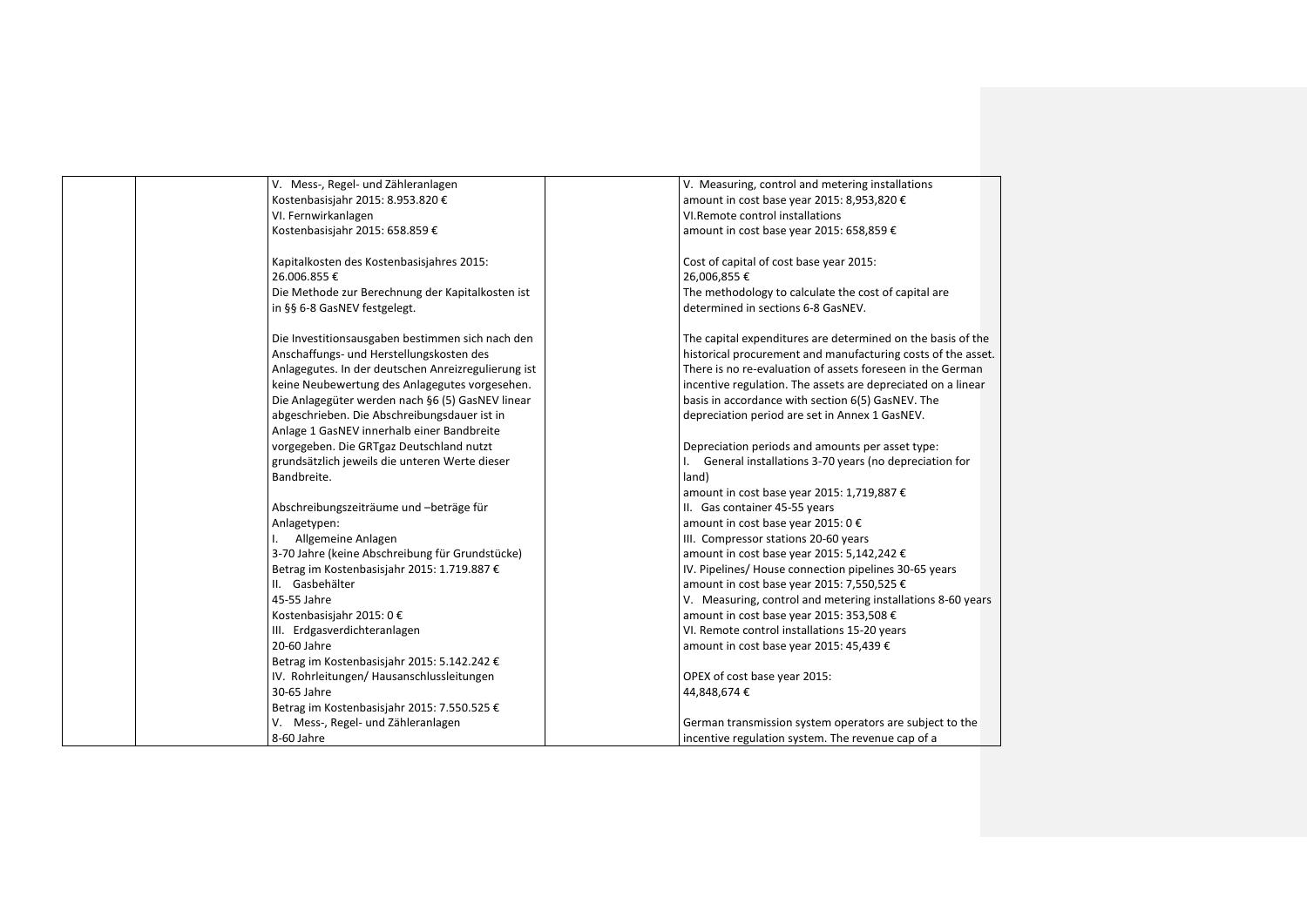| Betrag im Kostenbasisjahr 2015: 353.508 €           | transmission system operator (TSO) that is determined for a      |
|-----------------------------------------------------|------------------------------------------------------------------|
| VI. Fernwirkanlagen                                 | regulatory period with a duration of 5 years is based on the     |
| 15-20 Jahre                                         | costs incurred at the TSO in the base year (year 3 before the    |
| Betrag im Kostenbasisjahr 2015: 45.439 €            | new regulatory period) and that were checked by the              |
|                                                     | regulatory authority. Moreover, an efficiency benchmark is       |
| Operative Ausgaben des Kostenbasisjahres 2015:      | conducted between the TSO and, based on their cost and           |
| 44.848.674€                                         | structure parameters, individual company efficiency values       |
|                                                     | are calculated. Possible inefficiencies are to be rectified over |
| Die deutschen Fernleitungsnetzbetreiber             | the duration of a regulatory period. Furthermore, the            |
| unterliegen dem System der Anreizregulierung        | regulatory authority calculates a general sector productivity    |
| gemäß den Vorgaben der ARegV, §§12-16 regeln        | factor that is consistently applied to all transmission system   |
| hierbei Anreizmechanismen und Effizienzziele.       | operators.                                                       |
|                                                     |                                                                  |
| Der Erlösobergrenze eines Netzbetreibers, die für   | The general sector productivity factor for the third             |
| die Regulierungsperiode (5 Jahre) bestimmt wird,    | regulatory period is 0.49%/year.                                 |
| liegen die Kosten zu Grunde, welche im Basisjahr    | The individual efficiency score of GRTgaz Deutschland is         |
| (Jahr 3 vor der neuen Regulierungsperiode) beim     | 100% for the period 2018-2022.                                   |
| Netzbetreiber entstanden und von der                | The inflation index used to determine the allowed revenues       |
| Regulierungsbehörde geprüft sind. Des Weiteren      | 2021: 0.5% (Inflation of the year 2020, § 8 ARegV)).             |
| wird ein Effizienzvergleich zwischen den            |                                                                  |
| Fernleitungsnetzbetreibern durchgeführt und auf     |                                                                  |
| Basis deren Aufwands- und Strukturparameter         |                                                                  |
| unternehmensindividuelle Effizienzwerte ermittelt.  |                                                                  |
| Etwaige Ineffizienzen sind über die Dauer einer     |                                                                  |
| Regulierungsperiode abzubauen.                      |                                                                  |
|                                                     |                                                                  |
| Ebenfalls berechnet die Regulierungsbehörde einen   |                                                                  |
| generellen sektoralen Produktivitätsfaktor, der für |                                                                  |
| alle Fernleitungsnetzbetreiber einheitlich zur      |                                                                  |
| Anwendung kommt. Der Wert für die 3.                |                                                                  |
| Regulierungsperiode wurde auf 0,49%/Jahr            |                                                                  |
| festgelegt.                                         |                                                                  |
|                                                     |                                                                  |
| Der individuelle Effizienzwert der GRTgaz           |                                                                  |
| Deutschland beträgt 100% für die Jahre 2018-2022    |                                                                  |
|                                                     |                                                                  |
|                                                     |                                                                  |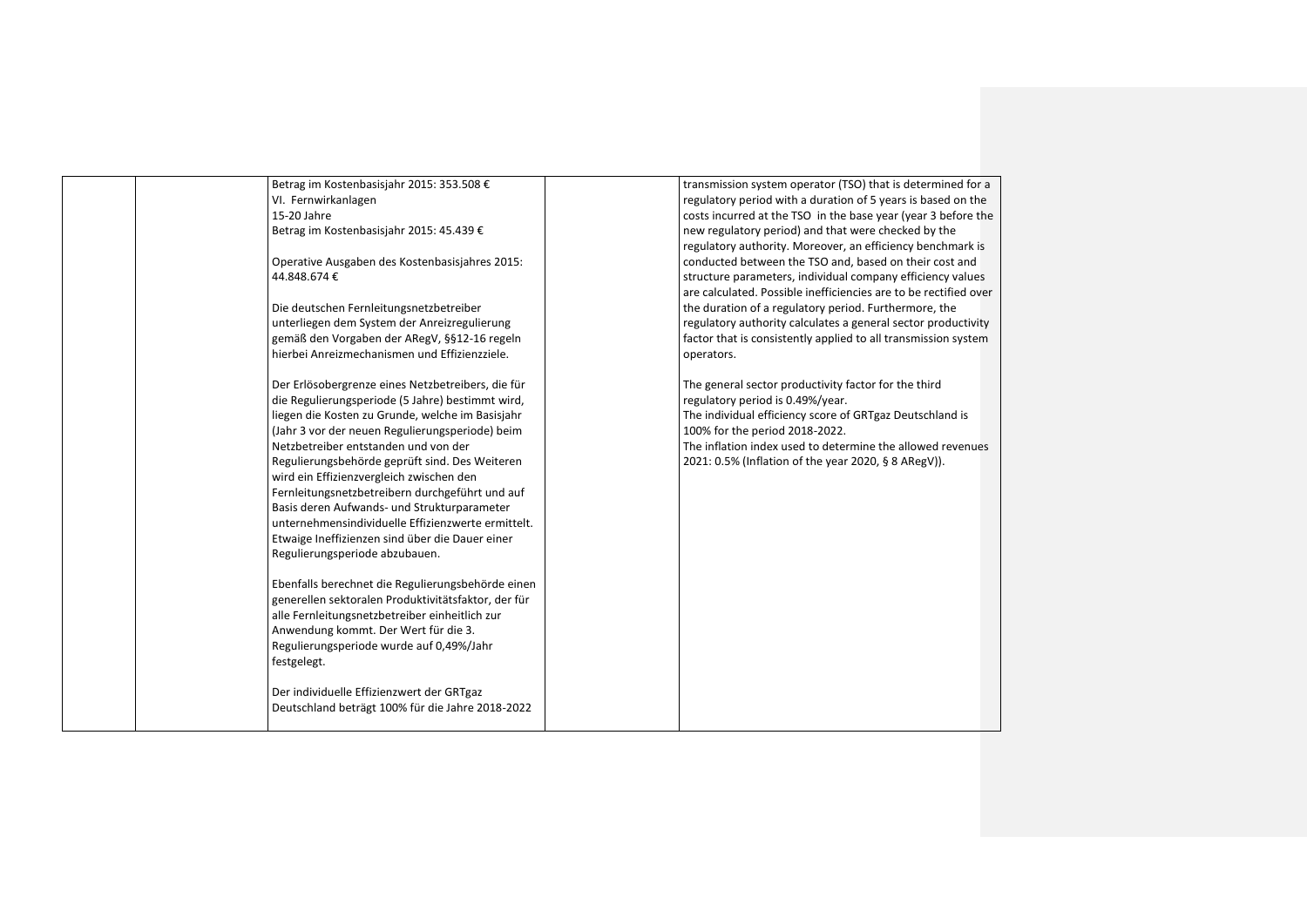|                |                         | Der zur Bestimmung der zulässigen Erlöse 2022       |                             |                                                            |                                         |
|----------------|-------------------------|-----------------------------------------------------|-----------------------------|------------------------------------------------------------|-----------------------------------------|
|                |                         | verwendete Inflationsindex beträgt: 0,5% (Inflation |                             |                                                            |                                         |
|                |                         | des Jahres 2020, § 8 ARegV)).                       |                             |                                                            |                                         |
| <b>Art. 30</b> | Informationen zu den    | Zulässige Erlöse aus Fernleitungsentgelten 2022     | Information on the          | 2022 Allowed Revenues for Transmission services:           |                                         |
| (1)(b)(iv,v)   | zulässigen Erlösen aus  | betragen: 87.009.357 EUR                            | transmission services       | 87,009,357 EUR                                             |                                         |
|                | Fernleitungsentgelten   |                                                     | revenue including           |                                                            |                                         |
|                | inklusive Kennzahlen zu | Die Erlöse aus Fernleitungsentgelten für 2022       | capacity-commodity          | In addition, the transmission service revenues 2020 are    |                                         |
|                | Kapazitäts-             | erhöhen sich zudem um eine Summe für                | split, entry-exit split and | increased by a sum associated with the inter-TSO           |                                         |
|                | /Arbeitsaufteilung,     | Ausgleichszahlungen gem. der Festlegung BK9-        | intra-system/cross-         | compensation mechanism following decision BK9-18/607 of    |                                         |
|                | Entry-Exit-Split und    | 18/607 der Bundesnetzagentur, welche im Rahmen      | system split.               | the Bundesnetzagentur. The sum of GRTgaz Deutschland's     | <b>Kommentiert [CL2]: + BK9-19/607?</b> |
|                | Aufteilung nach         | der Anwendung eines einheitlichen                   |                             | compensation to be transferred to other TSOs in 2022       |                                         |
|                | systeminterner/system   | Briefmarkenentgeltes im Marktgebiet erlassen        |                             | amounts to 13,885,870 EUR.                                 |                                         |
|                | übergreifender          | worden ist. Die Summe der von GRTgaz                |                             |                                                            |                                         |
|                | Nutzung                 | Deutschland an andere Fernleitungsnetzbetreiber     |                             | GRTgaz Deutschland offers capacity-based tariffs only.     |                                         |
|                |                         | zu zahlenden Ausgleichsbeträge beträgt für 2022     |                             | Consequently, the share of capacity-based tariffs is 100%. |                                         |
|                |                         | 13.885.870 €.                                       |                             |                                                            |                                         |
|                |                         |                                                     |                             | Capacity-commodity split:                                  |                                         |
|                |                         | GRTgaz Deutschland bietet ausschließlich            |                             | 34.4 % Entry                                               |                                         |
|                |                         | Leistungsentgelte an. Insoweit beträgt der Anteil   |                             | 65.6 % Exit                                                |                                         |
|                |                         | der Leistungsentgelte 100%.                         |                             |                                                            |                                         |
|                |                         |                                                     |                             | Cross-border-domestic split in entry-exit system THE:      |                                         |
|                |                         | Kapazitäts-/ Arbeitsaufteilung im Marktgebiet THE:  |                             | 73.9 % domestic usage                                      |                                         |
|                |                         |                                                     |                             | 26.1 % cross-border usage                                  |                                         |
|                |                         | 34,40 % Einspeisung                                 |                             |                                                            |                                         |
|                |                         | 65,60 % Ausspeisung                                 |                             | In conjunction with Art. 26 NC TAR consultation, the cost  |                                         |
|                |                         |                                                     |                             | allocation test was carried out by the BNetzA. The test    |                                         |
|                |                         | Aufteilung nach systeminterner/                     |                             | results, including an assessment, are published on the     |                                         |
|                |                         | systemübergreifender Nutzung im Marktgebiet THE:    |                             | website of the Federal Network Agency via REGENT for the   |                                         |
|                |                         |                                                     |                             | market area Trading Hub Europe (BK9-19/610) entry-exit     |                                         |
|                |                         | 73,9 % Systeminterne Nutzung                        |                             | system.                                                    |                                         |
|                |                         | 26,1 % Systemübergreifende Nutzung                  |                             |                                                            |                                         |
|                |                         | Im Zusammenhang mit der Konsultation nach Art.      |                             |                                                            |                                         |
|                |                         | 26 NC TAR wurde der Kostenzuweisungstest von der    |                             |                                                            |                                         |
|                |                         | Bundesnetzagentur (BNetzA) durchgeführt. Die        |                             |                                                            |                                         |
|                |                         | Ergebnisse einschließlich einer Bewertung wurden    |                             |                                                            |                                         |
|                |                         | im Wege der Festlegungsverfahren REGENT für das     |                             |                                                            |                                         |
|                |                         |                                                     |                             |                                                            |                                         |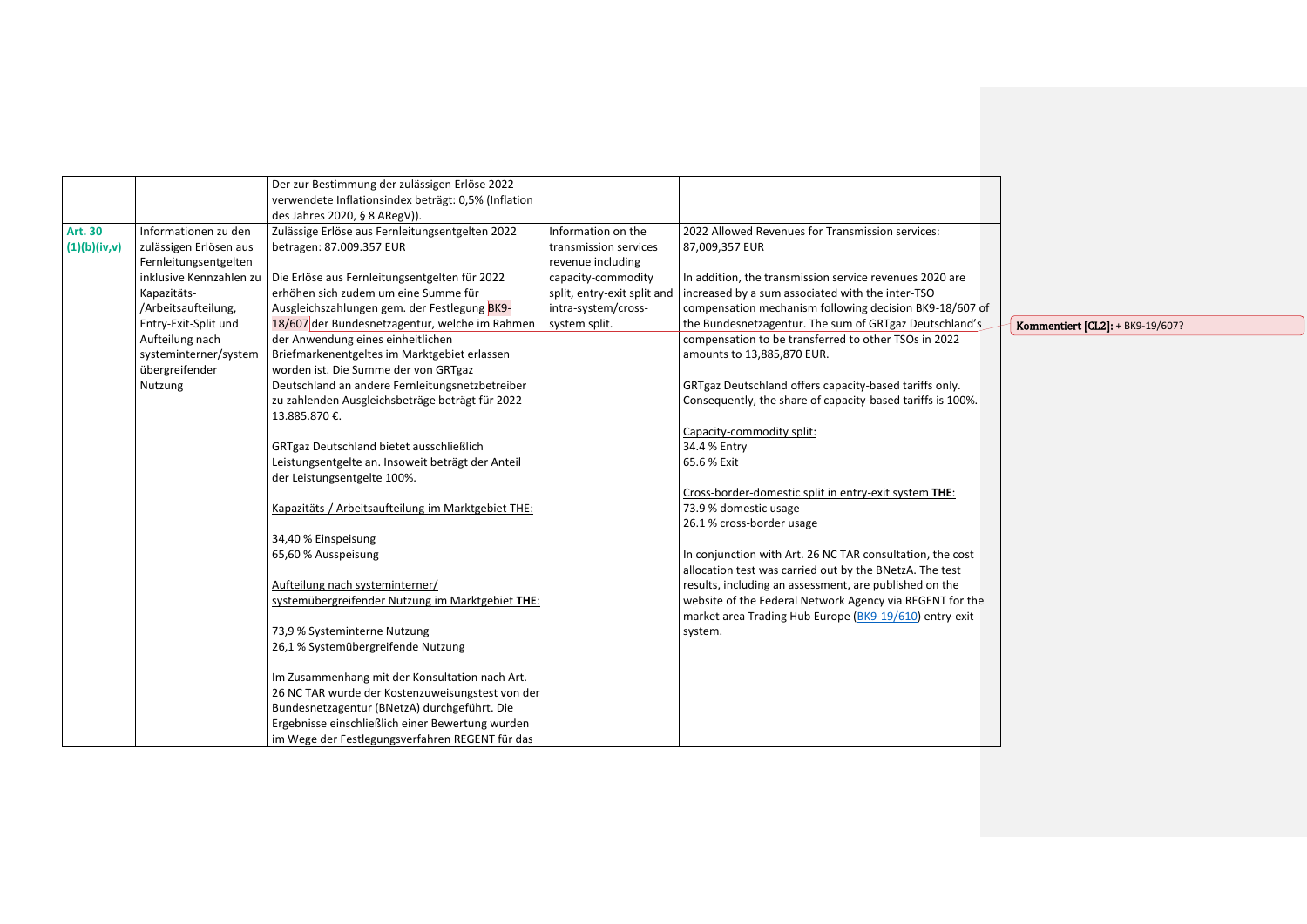|                              |                                                                                | Marktgebiet Trading Hub Europe (BK9-19/610) auf<br>den Internetseiten der BNetzA veröffentlicht.                                                                                                                                      |                                                                                                                 |                                                                                                                                                                                                                                                                                                                |
|------------------------------|--------------------------------------------------------------------------------|---------------------------------------------------------------------------------------------------------------------------------------------------------------------------------------------------------------------------------------|-----------------------------------------------------------------------------------------------------------------|----------------------------------------------------------------------------------------------------------------------------------------------------------------------------------------------------------------------------------------------------------------------------------------------------------------|
| <b>Art. 30</b><br>(1)(b)(vi) | Informationen zum<br>Ausgleich des<br>Regulierungskontos in                    | Tatsächliche erzielte Erlöse aus Fernleitungs- und<br>Systemdienstleistungen 2020: 95.418.222 € (Inkl.<br>MRU/Biogas)                                                                                                                 | Information related to<br>the previous tariff<br>period regarding the                                           | Actual generated revenues from transmission and non-<br>transmission services 2020: 95,418,222 EUR.                                                                                                                                                                                                            |
|                              | der vergangenen<br>Entgeltperiode                                              | Der Gesamtsaldo des Regulierungskontos nach<br>Verzinsung zum 31.12.2020: 47.636.421 €.                                                                                                                                               | reconciliation of the<br>regulatory account.                                                                    | Aggregated balance of the regulatory account of the closed<br>financial year 2020: 47,636,421 EUR                                                                                                                                                                                                              |
|                              |                                                                                |                                                                                                                                                                                                                                       |                                                                                                                 | Reconciliation of the regulatory account for the concluded                                                                                                                                                                                                                                                     |
|                              |                                                                                | Der Saldo des Regulierungskontos des<br>abgeschlossenen Geschäftsjahres 2020 wird im Jahr<br>2021 festgestellt und in gleichmäßigen Raten -<br>inklusive Verzinsung - über die folgenden 3<br>Kalenderjahre ab 2022 ausgeglichen.     |                                                                                                                 | business year 2020 is determined in the year 2021 and it will<br>be reconciled in equal instalments - including interest<br>payments - over the subsequent three calendar years from<br>2022 on.                                                                                                               |
|                              |                                                                                | Regulierungskonto-spezifische Anreizmechanismen<br>bestehen im deutschen Regulierungssystem nicht.                                                                                                                                    |                                                                                                                 | Incentive mechanisms specifically for the regulatory account<br>do not exist in the German regulatory system.                                                                                                                                                                                                  |
| <b>Art. 30</b>               | Information zur                                                                | Auktionserlöse werden auf dem Regulierungskonto                                                                                                                                                                                       | Information on the                                                                                              | Auction revenues are booked on the regulatory account in                                                                                                                                                                                                                                                       |
| (1)(b)(vii)                  | beabsichtigte Nutzung<br>des Auktionsaufschlags                                | nach §5 ARegV verbucht. Dieses Vorgehen entfaltet<br>somit eine entgeltmindernde Wirkung in den Jahren<br>in denen das Regulierungskonto ausgeglichen wird.                                                                           | intended use of the<br>auction premium.                                                                         | accordance with Article 5 ARegV. This transaction thus<br>develops a tariff-reducing effect in the years in which the<br>regulatory account is reconciled.                                                                                                                                                     |
| Art. 30                      | Informationen zu                                                               | Die Bundesnetzagentur hat im Rahmen der                                                                                                                                                                                               | Information on                                                                                                  | As part of the REGENT 2021 decision, the Federal Network                                                                                                                                                                                                                                                       |
| (1)(c)                       | Fernleitungs- und<br>Systemdiensteistungse<br>ntgelten und ihrer<br>Berechnung | Festlegung REGENT 2021 die Anwendung einer<br>Briefmarke im Marktgebiet Trading Hub Europe<br>bestimmt. Hiernach sind die Erlöse aus<br>Fernleitungsentgelten durch die für das<br>Kalenderjahr prognostizierten Kapazitäten der Ein- | transmission and non-<br>transmission tariffs<br>accompanied by the<br>relevant information<br>related to their | Agency has decided the application of the reference price<br>methodology postage stamp in the entry-exit system Trading<br>Hub Europe. According to this, the transmission service<br>revenues are to be divided by the forecasted contracted<br>capacities of the entry and exit points of the calendar year. |
|                              |                                                                                | und Ausspeisepunkte zu dividieren.<br>GRTgaz Deutschland wendet keine Arbeitsentgelte<br>an.                                                                                                                                          | derivation.                                                                                                     | GRTgaz Deutschland does not apply commodity-based<br>transmission tariffs.                                                                                                                                                                                                                                     |
|                              |                                                                                |                                                                                                                                                                                                                                       |                                                                                                                 | GRTgaz Deutschland price list: Price list 2022                                                                                                                                                                                                                                                                 |
|                              |                                                                                | <b>GRTgaz Deutschland-Preisblatt: Preisblatt 2022</b>                                                                                                                                                                                 |                                                                                                                 | Derivation of transmission tariffs                                                                                                                                                                                                                                                                             |
|                              |                                                                                | Berechnung Kapazitätsentgelte                                                                                                                                                                                                         |                                                                                                                 | Derivation of Biogas charge:                                                                                                                                                                                                                                                                                   |
|                              |                                                                                |                                                                                                                                                                                                                                       |                                                                                                                 |                                                                                                                                                                                                                                                                                                                |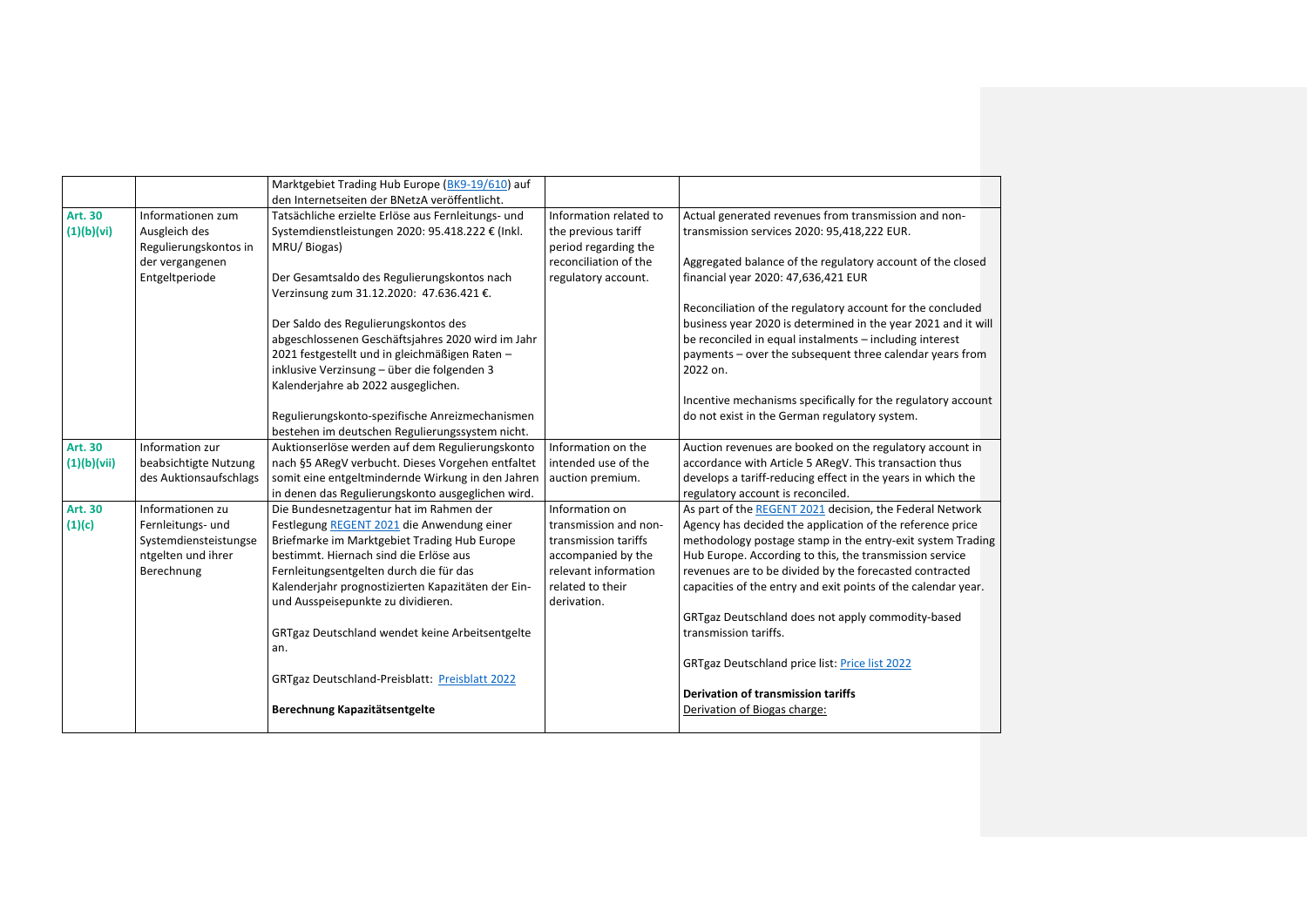| Berechnung Biogaswälzungsbetrag                    | According to article 6 of the REGENT 2021 decision, the       |
|----------------------------------------------------|---------------------------------------------------------------|
|                                                    | biogas levy is classified as a system service according to §  |
| Nach Tenorziffer 6 der REGENT 2021 ist die         | 20b GasNEV. The calculation of the biogas levy is described   |
| Biogasumlage nach § 20b GasNEV als                 | there as well as in $\S$ 7 of the cooperation agreement       |
| Systemdienstleistung eingeordnet. Die Berechnung   | between the operators of gas supply networks located in       |
| der Biogasumlage ist ebenfalls dort und in § 7 der | Germany from 31.03.2021. According to this, the nationwide    |
| Kooperationsvereinbarung zwischen den Betreibern   | total biogas costs of 2022 amounting to 180,334,018 € are     |
| von in Deutschland gelegenen                       | divided by the nationwide capacity booked or rather ordered   |
| Gasversorgungsnetzen vom 31.03.2021                | from transmission system operators at network connection      |
| beschrieben. Hiernach werden die bundesweiten      | points to final consumers and grid connection points to       |
| Biogas-Gesamtkosten des Jahres 2022 in Höhe von    | downstream network operators, regardless of multipliers or    |
| 180.334.018 € durch die bundesweit bei             | seasonal factors of the year 2022, amounting to 314,156,578   |
| Fernleitungsnetzbetreibern gebuchte bzw. bestellte | (kWh/h)/a. This results in a biogas levy of 0.5740            |
| Kapazität an Netzanschlusspunkten zu               | €/(kWh/h)/a.                                                  |
| Letztverbrauchern und Netzkopplungspunkten zu      |                                                               |
| nachgelagerten Netzbetreibern ohne Beachtung       | Market area conversion levy calculation                       |
| von Multiplikatoren oder saisonalen Faktoren des   |                                                               |
| Jahres 2022 in Höhe von 314.156.578 (kWh/h)/a      | According to article 5 of the REGENT 2021 decision, the       |
| geteilt. Hieraus ergibt sich eine Biogasumlage in  | market area conversion levy is classified as a system service |
| Höhe von 0,5740 €/(kWh/h)/a.                       | according to § 19a (1) EnWG. The calculation of the market    |
|                                                    | area conversion charge is described there as well as in § 10  |
| Berechnung Marktraumumstellungsumlage              | of the cooperation agreement between the operators of gas     |
|                                                    | supply networks located in Germany from 31.03.2021.           |
| Nach Tenorziffer 5 der Festlegungen REGENT 2021    | According to this, the nationwide conversion costs of the     |
| ist die Marktraumumstellungsumlage nach § 19a      | year 2022 amounting to 230,419,224 € are divided by the       |
| Abs. 1 EnWG als Systemdienstleistung eingeordnet.  | nationwide capacity booked or rather ordered from             |
| Die Berechnung der Marktraumumstellungsumlage      | transmission system operators at grid connection points to    |
| ist ebenso dort und in § 10 der                    | final consumers and grid connection points to downstream      |
| Kooperationsvereinbarung zwischen den Betreibern   | grid operators, regardless of multipliers or seasonal factors |
| von in Deutschland gelegenen                       | of the year 2022, amounting to 314,156,578 (kWh/h)/a. This    |
| Gasversorgungsnetzen vom 31.03.2021                | results in a market conversion levy of 0. 7335€/(kWh/h)/a.    |
| beschrieben. Hiernach werden die bundesweiten      |                                                               |
| Umstellungskosten des Jahres 2022 in Höhe von      |                                                               |
| 230.419.224 € durch die bundesweit bei             |                                                               |
| Fernleitungsnetzbetreibern gebuchte bzw. bestellte |                                                               |
| Kapazität an Netzanschlusspunkten zu               |                                                               |
| Letztverbrauchern und Netzkopplungspunkten zu      |                                                               |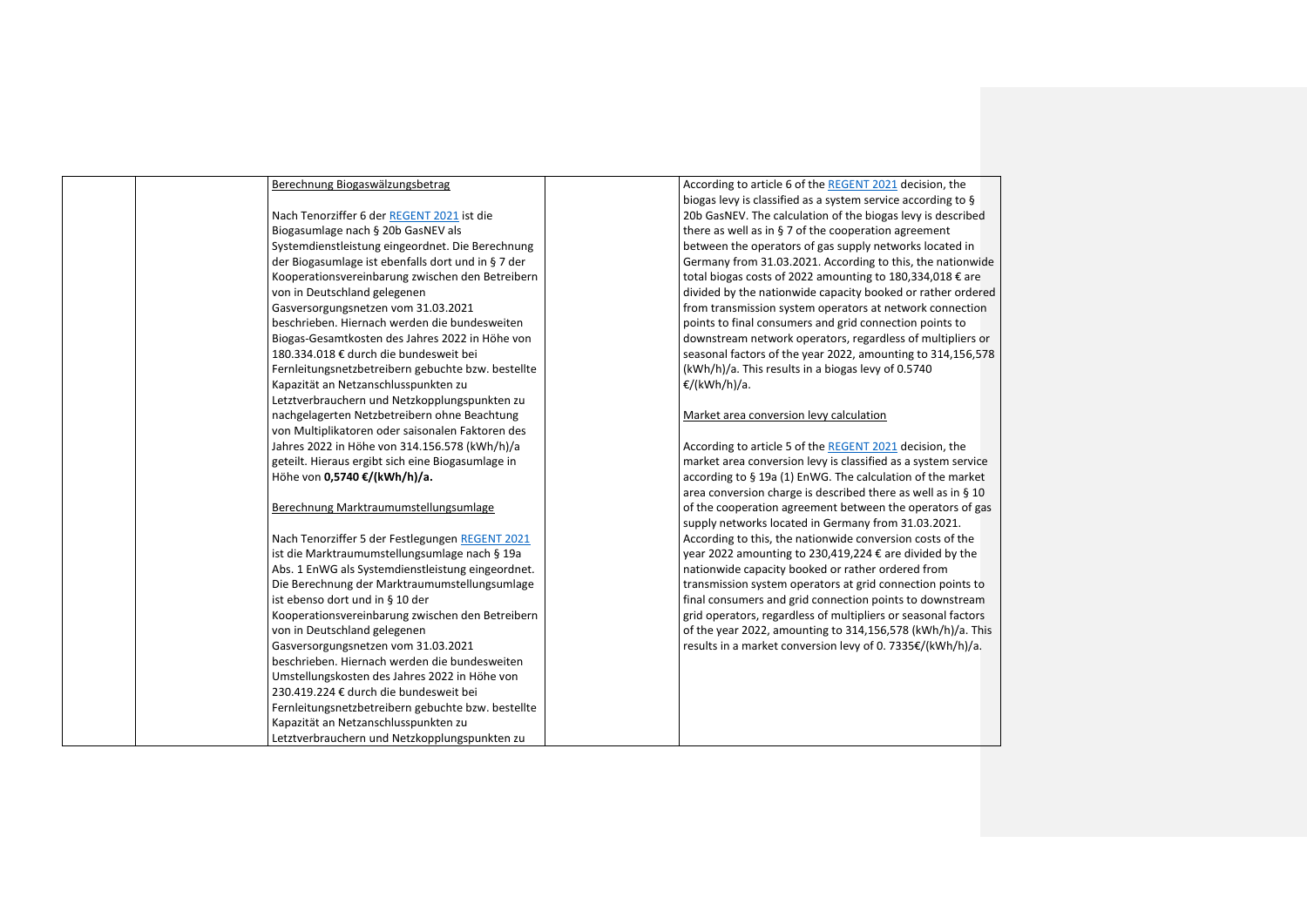| Art. 30<br>$(2)(a)$ i ⅈ) | Informationen zu<br>Änderungen der                                                                                   | nachgelagerten Netzbetreibern ohne Beachtung<br>von Multiplikatoren oder saisonalen Faktoren des<br>Jahres 2022 in Höhe von 314.156.578 (kWh/h)/a<br>geteilt. Hieraus ergibt sich eine<br>Marktraumumstellungsumlage in Höhe von 0,7335<br>€/(kWh/h)/a.<br>Die Briefmarke des Marktgebiets THE reduziert sich<br>im Jahr 2022 im Vergleich zum Jahr 2021 um 29                                                                                                                                                                                                                                                                                                                                                                                                                  | Information on<br>transmission tariff                                                                                                                               | The postage stamp of the entry-exit system Trading Hub<br>Europe will decrease by 29 ct./(kWh/h)/a in 2022 compared                                                                                                                                                                                                                                                                                                                                                                                                                                                                                                                                                                              |
|--------------------------|----------------------------------------------------------------------------------------------------------------------|---------------------------------------------------------------------------------------------------------------------------------------------------------------------------------------------------------------------------------------------------------------------------------------------------------------------------------------------------------------------------------------------------------------------------------------------------------------------------------------------------------------------------------------------------------------------------------------------------------------------------------------------------------------------------------------------------------------------------------------------------------------------------------|---------------------------------------------------------------------------------------------------------------------------------------------------------------------|--------------------------------------------------------------------------------------------------------------------------------------------------------------------------------------------------------------------------------------------------------------------------------------------------------------------------------------------------------------------------------------------------------------------------------------------------------------------------------------------------------------------------------------------------------------------------------------------------------------------------------------------------------------------------------------------------|
|                          | Fernleitungsentgelten                                                                                                | ct/(kWh/h)/a. Diese Änderung basiert auf<br>regelmäßigen Entgeltanpassungen unter<br>Berücksichtigung von Veränderungen der<br>Eingangsparameter Erlösobergrenzen und<br>Kapazitätsprognosen der beteiligten<br>Fernleitungsnetzbetreiber. Im Vergleich zum<br>Briefmarkenentgelt Q4 2021 sorgen in Summe<br>leicht gestiegene Kapazitätsprognosen verbunden<br>mit in Summe gesunkenen Erlösobergrenzen zu<br>einer Reduzierung des Briefmarkenentgeltes im Jahr<br>2022.<br>Die Bundesnetzagentur hat auf Grundlage der von<br>den FNB gelieferten Daten die Entwicklung der<br>Entgelte prognostiziert und in der Anlage 5 der<br>Festlegung REGENT 2021 veröffentlicht. Hiernach<br>wäre mit einem leichten Anstieg der Entgelte in den<br>Jahren 2022 und 2023 zu rechnen. | changes and trends.                                                                                                                                                 | to the tariff in Q4 2021. This change is based on regular fee<br>adjustments taking into account changes of the input<br>parameters allowed revenues and forecasts of contracted<br>capacity of the transmission system operators involved.<br>Compared to the postage stamp tariff Q4 2021, slightly<br>higher capacity forecasts combined with lower revenue caps<br>lead to a reduction of the postage stamp tariff in 2022.<br>Based on the data provided by the TSO, the Federal Network<br>Agency has forecasted the development of charges and<br>published it in Appendix 5 of REGENT 2021 decision.<br>According to this, a slight increase of the tariff in 2023 would<br>be expected. |
| Art. 30<br>(2)(b)        | Informationen zum im<br>Tarifjahr 2021<br>verwendeten<br>Referenzpreismodell<br>inkl. vereinfachtem<br>Entgeltmodell | Vereinfachtes Entgeltmodell                                                                                                                                                                                                                                                                                                                                                                                                                                                                                                                                                                                                                                                                                                                                                     | Information about the<br>used tariff model and<br>an explanation how to<br>calculate the<br>transmission tariffs<br>applicable for the<br>prevailing tariff period. | simplified model                                                                                                                                                                                                                                                                                                                                                                                                                                                                                                                                                                                                                                                                                 |
| Art. 30 (3)              | Informationen für nicht<br>maßgebliche Punkte                                                                        | Die prognostizierten Kapazitäten für diejenigen<br>Punkte, die nicht zu den maßgeblichen Punkten<br>gem. Anhang 1 Nummer 3.2 Absatz 2 der                                                                                                                                                                                                                                                                                                                                                                                                                                                                                                                                                                                                                                       | Information about the<br>points excluded from                                                                                                                       | The forecasted booked capacity for the points excluded<br>from the definition of relevant points referred to in<br>point 3.2 (1) a) of Annex I to Regulation No 715/2009 is                                                                                                                                                                                                                                                                                                                                                                                                                                                                                                                      |